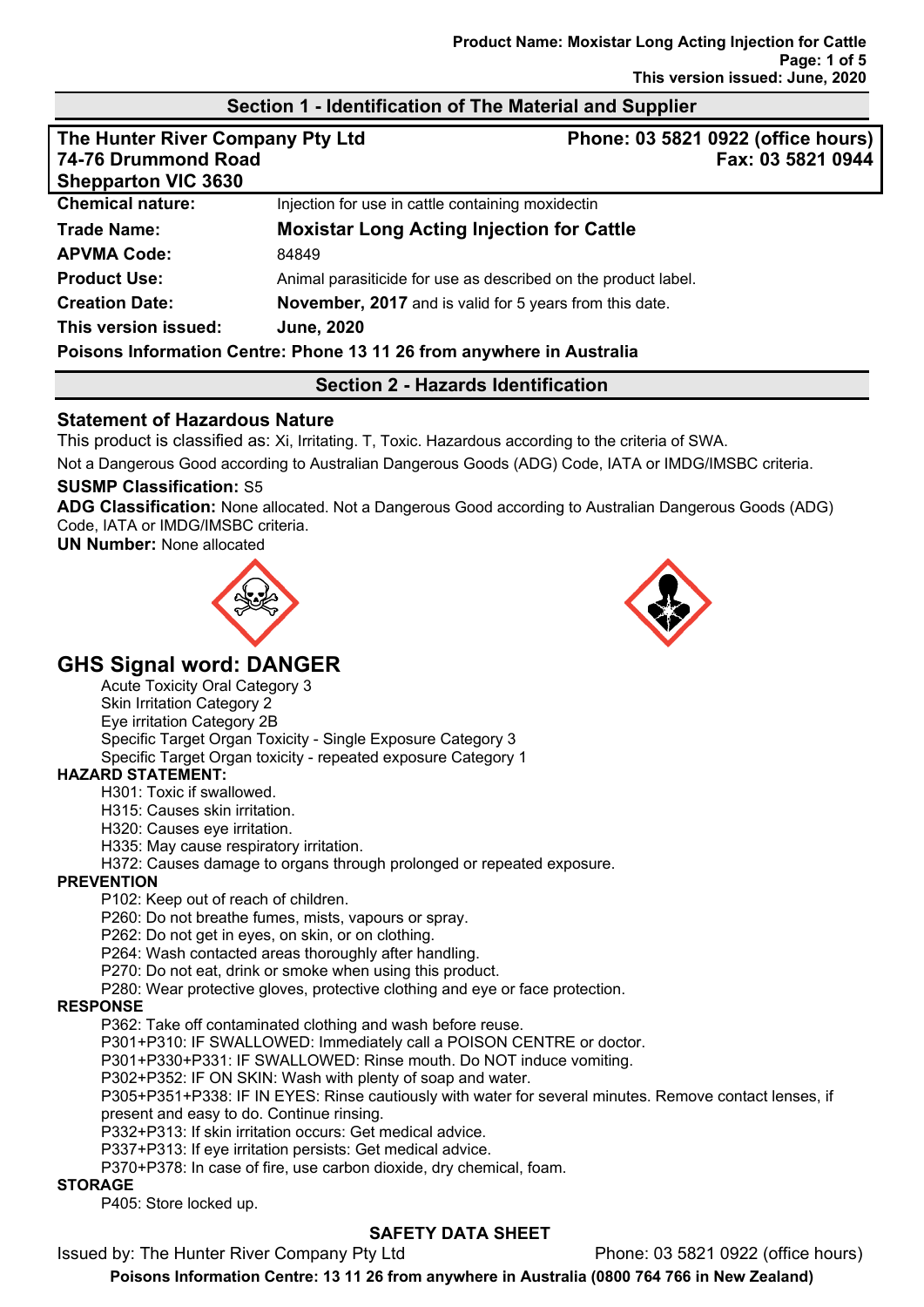P410: Protect from sunlight.

P403+P233: Store in a well-ventilated place. Keep container tightly closed.

#### **DISPOSAL**

P501: Dispose of small quantities and empty containers by wrapping with paper and putting in garbage. For larger quantities, if recycling or reclaiming is not possible, use a commercial waste disposal service.

#### **Emergency Overview**

**Physical Description & Colour: Light yellow liquid** 

#### **Odour:** No data.

**Major Health Hazards:** toxic if swallowed, irritating to eyes and skin.

#### **Section 3 - Composition/Information on Ingredients**

| Ingredients                     | <b>CAS No</b>   |         | Conc, mg/mLTWA (mg/m <sup>3</sup> ) STEL (mg/m <sup>3</sup> ) |         |
|---------------------------------|-----------------|---------|---------------------------------------------------------------|---------|
| Moxidectin                      | 113507-06-5 100 |         | not set                                                       | not set |
| Other non hazardous ingredients | secret          | to 1 mL | not set                                                       | not set |

This is a commercial product whose exact ratio of components may vary slightly. Minor quantities of other non hazardous ingredients are also possible.

The SWA TWA exposure value is the average airborne concentration of a particular substance when calculated over a normal 8 hour working day for a 5 day working week. The STEL (Short Term Exposure Limit) is an exposure value that may be equalled (but should not be exceeded) for no longer than 15 minutes and should not be repeated more than 4 times per day. There should be at least 60 minutes between successive exposures at the STEL. The term "peak "is used when the TWA limit, because of the rapid action of the substance, should never be exceeded, even briefly.

# **Section 4 - First Aid Measures**

# **General Information:**

You should call The Poisons Information Centre if you feel that you may have been poisoned, burned or irritated by this product. The number is 13 1126 from anywhere in Australia (0800 764 766 in New Zealand) and is available at all times. Have this SDS with you when you call.

**Inhalation:** No first aid measures normally required. However, if inhalation has occurred, and irritation has developed, remove to fresh air and observe until recovered. If irritation becomes painful or persists more than about 30 minutes, seek medical advice.

**Skin Contact:** Wash gently and thoroughly with warm water (use non-abrasive soap if necessary) for 10-20 minutes or until product is removed. Under running water, remove contaminated clothing, shoes and leather goods (e.g. watchbands and belts) and completely decontaminate them before reuse or discard. If irritation persists, repeat flushing and seek medical attention.

**Eye Contact:** Immediately flush the contaminated eye(s) with lukewarm, gently flowing water for 15 minutes or until the product is removed, while holding the eyelid(s) open. Take care not to rinse contaminated water into the unaffected eye or onto the face. Obtain medical attention immediately. Take special care if exposed person is wearing contact lenses.

**Ingestion:** If swallowed, do NOT induce vomiting; rinse mouth thoroughly with water and contact a Poisons Information Centre, or call a doctor at once. Give activated charcoal if instructed.

# **Section 5 - Fire Fighting Measures**

**Fire and Explosion Hazards**: The major hazard in fires is usually inhalation of heated and toxic or oxygen deficient (or both), fire gases. There is no risk of an explosion from this product under normal circumstances if it is involved in a fire.

Fire decomposition products from this product may be toxic if inhaled. Take appropriate protective measures. **Extinguishing Media:** In case of fire, use carbon dioxide, dry chemical or foam.

**Fire Fighting:** If a significant quantity of this product is involved in a fire, call the fire brigade.

| Flash point:                     | Combustible liquid not meeting the AS 1940 definition of a Flammable Liquid. |
|----------------------------------|------------------------------------------------------------------------------|
| <b>Upper Flammability Limit:</b> | No data.                                                                     |
| <b>Lower Flammability Limit:</b> | No data.                                                                     |
| <b>Autoignition temperature:</b> | No data.                                                                     |
| <b>Flammability Class:</b>       | No data.                                                                     |

# **Section 6 - Accidental Release Measures**

**Accidental release:** In the event of a major spill, prevent spillage from entering drains or water courses. Wear full protective chemically resistant clothing including eye/face protection, gauntlets and self contained breathing apparatus. See below under Personal Protection regarding Australian Standards relating to personal protective

# **SAFETY DATA SHEET**

Issued by: The Hunter River Company Pty Ltd Phone: 03 5821 0922 (office hours)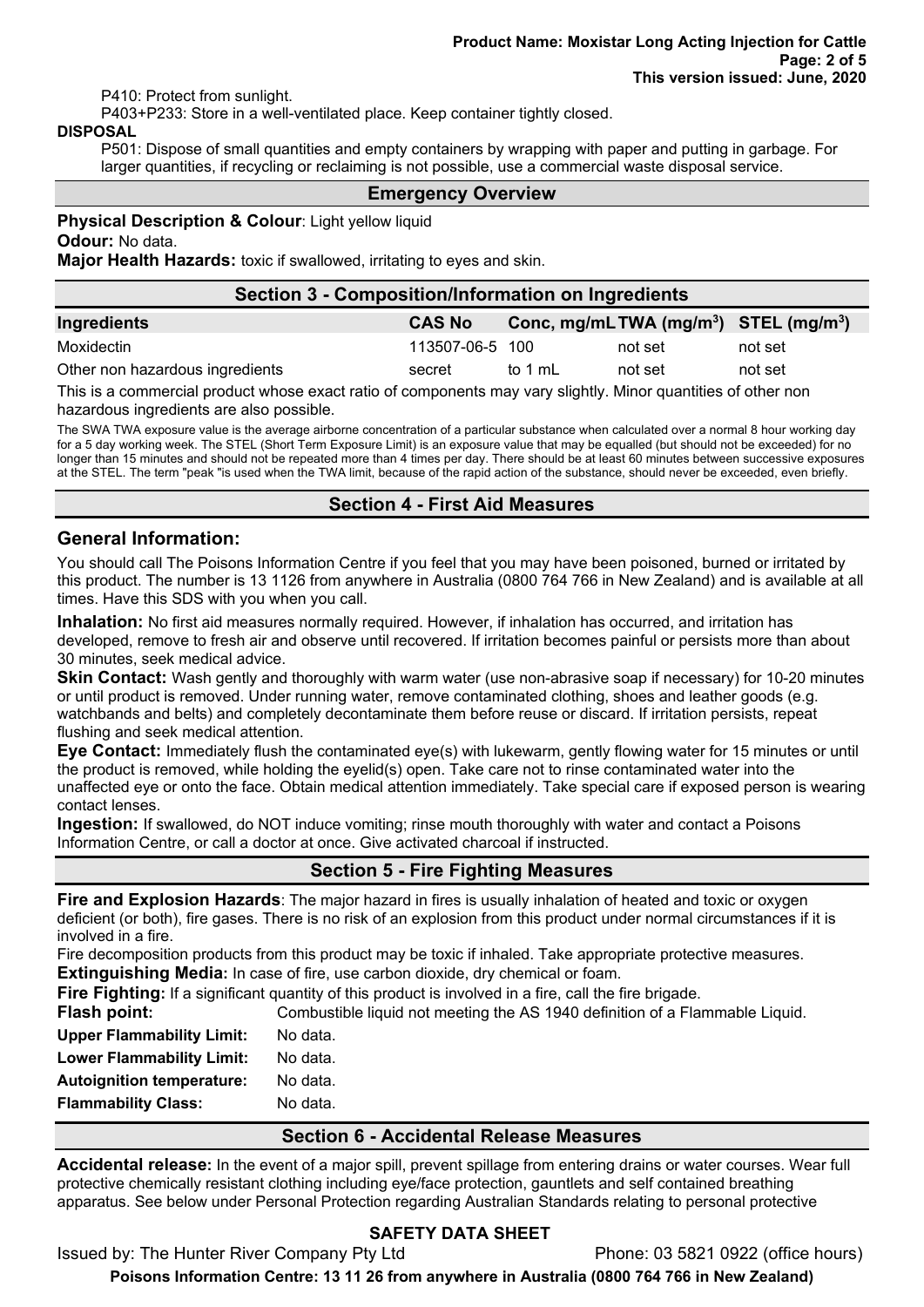#### **Product Name: Moxistar Long Acting Injection for Cattle Page: 3 of 5 This version issued: June, 2020**

equipment. Suitable materials for protective clothing include no specific manufacturer recommendations. Use impermeable gloves with care. Eye/face protective equipment should comprise, as a minimum, protective glasses and, preferably, goggles. If there is a significant chance that vapours or mists are likely to build up in the cleanup area, we recommend that you use a respirator. Usually, no respirator is necessary when using this product. However, if you have any doubts consult the Australian Standard mentioned below (section 8). Otherwise, not normally necessary.

Stop leak if safe to do so, and contain spill. Absorb onto sand, vermiculite or other suitable absorbent material. If spill is too large or if absorbent material is not available, try to create a dike to stop material spreading or going into drains or waterways. Sweep up and shovel or collect recoverable product into labelled containers for recycling or salvage, and dispose of promptly. Recycle containers wherever possible after careful cleaning. Refer to product label for specific instructions. After spills, wash area preventing runoff from entering drains. If a significant quantity of material enters drains, advise emergency services. Full details regarding disposal of used containers, spillage and unused material may be found on the label. If there is any conflict between this SDS and the label, instructions on the label prevail. Ensure legality of disposal by consulting regulations prior to disposal. Thoroughly launder protective clothing before storage or re-use. Advise laundry of nature of contamination when sending contaminated clothing to laundry.

# **Section 7 - Handling and Storage**

**Handling:** Keep exposure to this product to a minimum, and minimise the quantities kept in work areas. Check Section 8 of this SDS for details of personal protective measures, and make sure that those measures are followed. The measures detailed below under "Storage" should be followed during handling in order to minimise risks to persons using the product in the workplace. Also, avoid contact or contamination of product with incompatible materials listed in Section 10.

**Storage:** This product is a Scheduled Poison. Observe all relevant regulations regarding sale, transport and storage of this schedule of poison. Protect this product from light. Store in the closed original container in a dry, cool, wellventilated area out of direct sunlight. Make sure that the product does not come into contact with substances listed under "Incompatibilities" in Section 10. Some liquid preparations settle or separate on standing and may require stirring before use. Check packaging - there may be further storage instructions on the label.

# **Section 8 - Exposure Controls and Personal Protection**

The following Australian Standards will provide general advice regarding safety clothing and equipment:

Respiratory equipment: **AS/NZS 1715**, Protective Gloves: **AS 2161**, Occupational Protective Clothing: AS/NZS 4501 set 2008, Industrial Eye Protection: **AS1336** and **AS/NZS 1337**, Occupational Protective Footwear: **AS/NZS2210**. Exposure limits have not been established by SWA for any of the significant ingredients in this product.

The ADI for Moxidectin is set at 0.01mg/kg/day. The corresponding NOEL is set at 1mg/kg/day. ADI means Acceptable Daily Intake; NOEL means No-observable-effect-level. Data from Australian ADI List, March 2017.

No special equipment is usually needed when occasionally handling small quantities. The following instructions are for bulk handling or where regular exposure in an occupational setting occurs without proper containment systems. **Ventilation:** This product should only be used where there is ventilation that is adequate to keep exposure below the TWA levels. If necessary, use a fan.

**Eye Protection:** Protective glasses or goggles should be worn when this product is being used. Failure to protect your eyes may cause them harm. Emergency eye wash facilities are also recommended in an area close to where this product is being used.

**Skin Protection:** Prevent skin contact by wearing impervious gloves, clothes and, preferably, apron. Make sure that all skin areas are covered. See below for suitable material types.

**Protective Material Types:** There is no data that enables us to recommend any type except that it should be impermeable.

**Respirator:** Usually, no respirator is necessary when using this product. However, if you have any doubts consult the Australian Standard mentioned above. Otherwise, not normally necessary.

Eyebaths or eyewash stations and safety deluge showers should, if practical, be provided near to where this product is being handled commercially.

# **Section 9 - Physical and Chemical Properties:**

| <b>Physical Description &amp; colour:</b> Light yellow liquid |                                                  |
|---------------------------------------------------------------|--------------------------------------------------|
| Odour:                                                        | No data.                                         |
| <b>Boiling Point:</b>                                         | Not available.                                   |
| <b>Freezing/Melting Point:</b>                                | No specific data. Liquid at normal temperatures. |
| <b>Volatiles:</b>                                             | No data.                                         |
| <b>Vapour Pressure:</b>                                       | No data.                                         |
| <b>Vapour Density:</b>                                        | No data.                                         |
| <b>Specific Gravity:</b>                                      | No data.                                         |

# **SAFETY DATA SHEET**

Issued by: The Hunter River Company Pty Ltd Phone: 03 5821 0922 (office hours)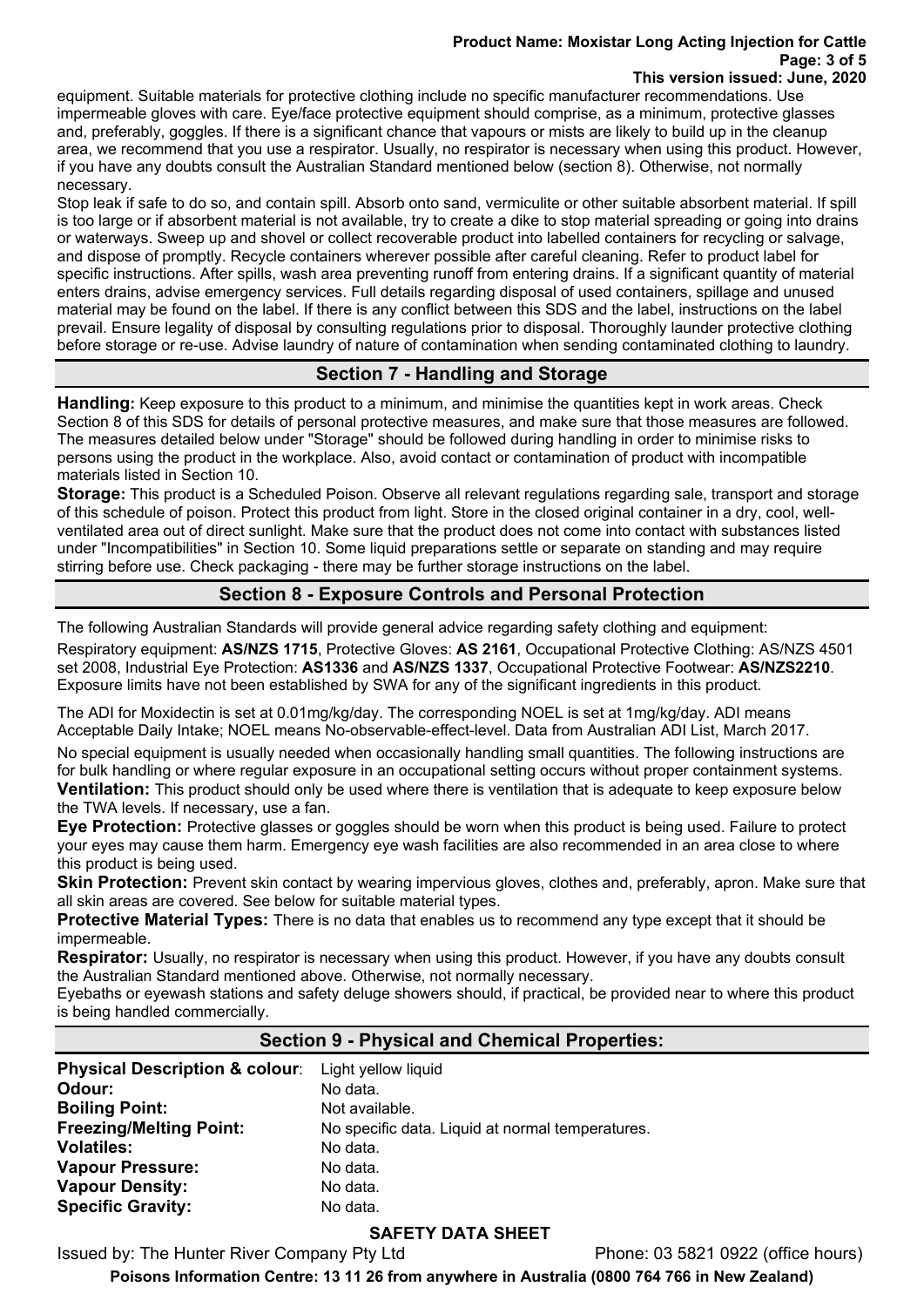| <b>Water Solubility:</b>             | No data. |  |
|--------------------------------------|----------|--|
| pH:                                  | No data. |  |
| <b>Volatility:</b>                   | No data. |  |
| <b>Odour Threshold:</b>              | No data. |  |
| <b>Evaporation Rate:</b>             | No data. |  |
| <b>Coeff Oil/water Distribution:</b> | No data  |  |
| <b>Autoignition temp:</b>            | No data. |  |
|                                      |          |  |

# **Section 10 - Stability and Reactivity**

**Reactivity:** This product is unlikely to react or decompose under normal storage conditions. However, if you have any doubts, contact the supplier for advice on shelf life properties.

**Conditions to Avoid:** Protect this product from light. Store in the closed original container in a dry, cool, wellventilated area out of direct sunlight.

**Incompatibilities:** No particular Incompatibilities.

**Fire Decomposition:** Combustion forms carbon dioxide, and if incomplete, carbon monoxide and possibly smoke. Water is also formed. May form nitrogen and its compounds, and under some circumstances, oxides of nitrogen. Occasionally hydrogen cyanide gas in reducing atmospheres. Carbon monoxide poisoning produces headache, weakness, nausea, dizziness, confusion, dimness of vision, disturbance of judgment, and unconsciousness followed by coma and death.

**Polymerisation:** This product will not undergo polymerisation reactions.

# **Section 11 - Toxicological Information**

**Local Effects:** 

**Target Organs:** There is no data to hand indicating any particular target organs.

# **Classification of Hazardous Ingredients**

Ingredient **Risk Phrases** 

Moxidectin >=10%Conc<20%: T; R48/25; R22

# **Potential Health Effects**

# **Inhalation:**

**Short Term Exposure:** Available data indicates that this product is not harmful. However product may be mildly irritating, although unlikely to cause anything more than mild transient discomfort.

**Long Term Exposure:** No data for health effects associated with long term inhalation.

# **Skin Contact:**

**Short Term Exposure:** This product is a skin irritant. Symptoms may include itchiness and reddening of contacted skin. Other symptoms may also become evident, but if treated promptly, all should disappear once exposure has ceased.

**Long Term Exposure:** No data for health effects associated with long term skin exposure.

# **Eye Contact:**

**Short Term Exposure:** This product is an eye irritant. Symptoms may include stinging and reddening of eyes and watering which may become copious. Other symptoms may also become evident. If exposure is brief, symptoms should disappear once exposure has ceased. However, lengthy exposure or delayed treatment may cause permanent damage.

**Long Term Exposure:** No data for health effects associated with long term eye exposure.

# **Ingestion:**

**Short Term Exposure:** Significant oral exposure is considered to be unlikely. Available data shows that this product is toxic, but further symptoms are not available. However, this product may be irritating to mucous membranes but is unlikely to cause anything more than transient discomfort.

Long Term Exposure: Believed to be cumulative by ingestion.

# **Carcinogen Status:**

**SWA:** No significant ingredient is classified as carcinogenic by SWA.

**NTP:** No significant ingredient is classified as carcinogenic by NTP.

**IARC:** No significant ingredient is classified as carcinogenic by IARC.

# **SAFETY DATA SHEET**

Issued by: The Hunter River Company Pty Ltd Phone: 03 5821 0922 (office hours)